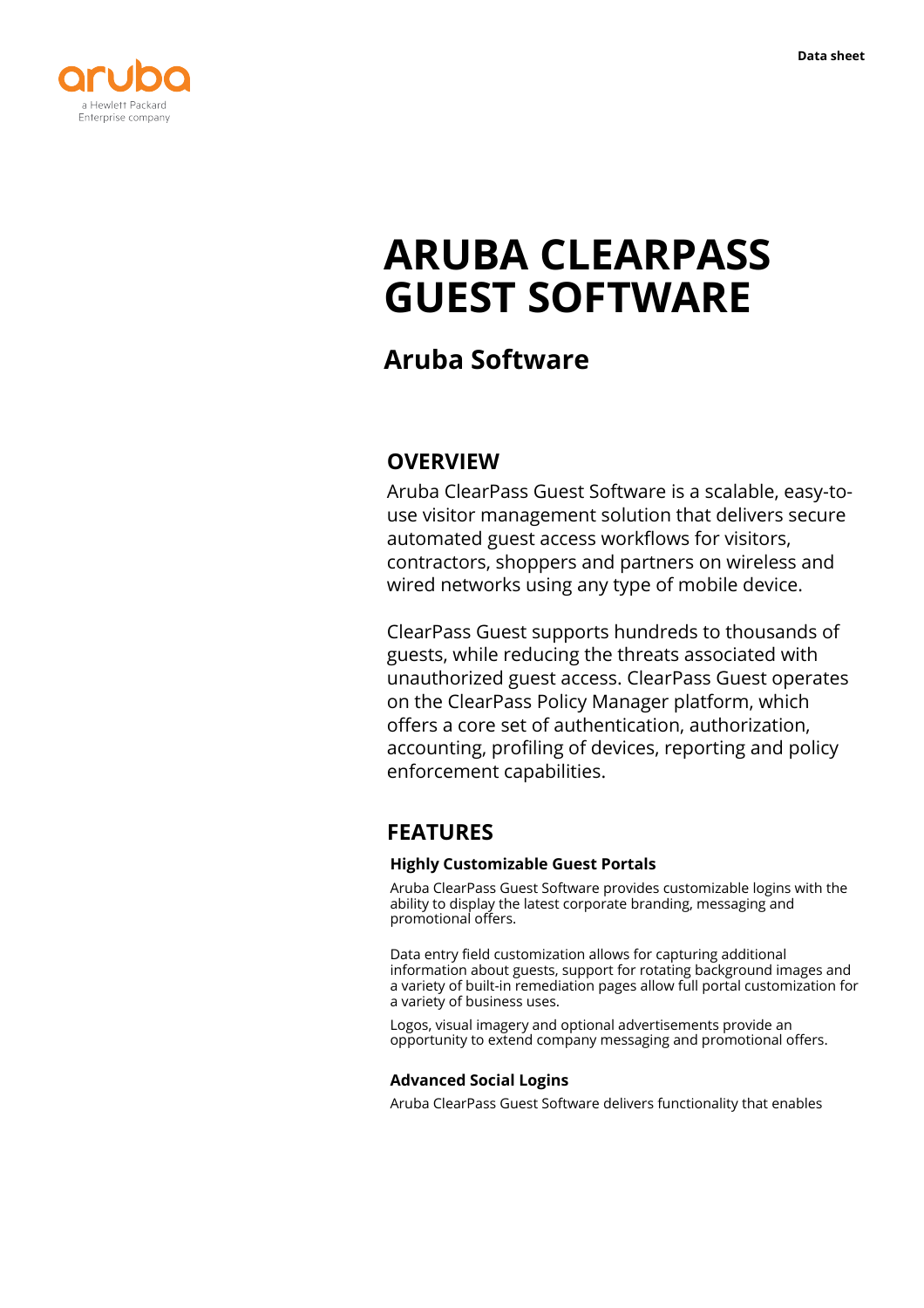retailers and public venues to gather valuable demographics about guests that opt-in to guest Wi-Fi using Facebook, Twitter and other social media credentials.

#### **Third-Party Integration**

Aruba ClearPass Guest Software automates the generation of guest credentials by integration with leading property management, patient management and other third party systems.

Some of the leading third party system are: Micros OPERA PMS, Protel PMS, Silverbyte Optima PMS, Agilysis Visual One PMS and more.

#### **Role-based Policy Enforcement**

Aruba ClearPass Guest Software provides customized guest credentials and access privileges to enforce bandwidth limits, access to specific resources and length of connection.

MAC caching can be also be used to ensure that guests are not repeatedly asked to enter login and passwords each time they reconnect to the guest network for a set period of time.

| <b>Technical specifications</b> | Aruba ClearPass Guest Software                                                                                                                                                                                                                                                                                                                                                                                  |
|---------------------------------|-----------------------------------------------------------------------------------------------------------------------------------------------------------------------------------------------------------------------------------------------------------------------------------------------------------------------------------------------------------------------------------------------------------------|
| Support infrastructure vendors  | Automate the generation of guest credentials by integrating ClearPass Guest with leading<br>property management, patient management and other third-party systems such as: Micros<br>OPERA PMS, Protel PMS, Silverbyte Optima PMS, Agilysis Visual One PMS, and more.                                                                                                                                           |
| <b>Differentiator</b>           | Aruba ClearPass Guest Software operates on the ClearPass Policy Manager platform, which<br>offers a core set of authentication, authorization, accounting, profiling of devices, reporting and<br>policy enforcement capabilities. This ensures that the platforms scalability, redundancy,<br>management and reporting features can be leveraged for guest and any employee-based policy<br>enforcement needs. |
| Warranty                        | 90 days - Extended with support contract                                                                                                                                                                                                                                                                                                                                                                        |

## aruba